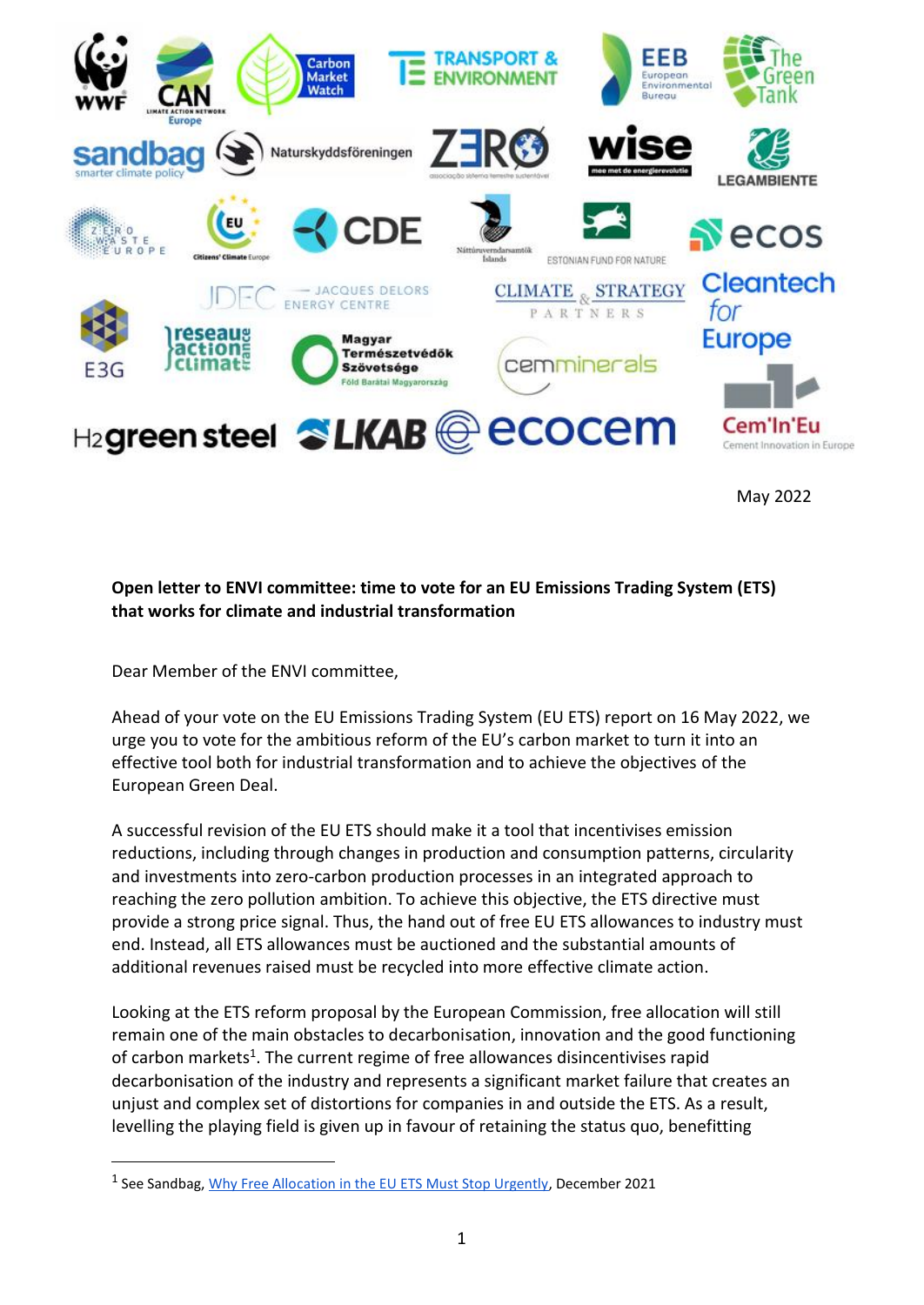incumbents. Free allocation is awarded in proportion to the output of plants, which favours wasteful and inefficient production over a more circular economy or demand reduction and a resource and energy efficient society.

Postponing the phase-out of free allocation will delay the green transition when the latest [IPCC report](https://www.ipcc.ch/report/ar6/wg3/) urges us to act now to keep temperature rise to 1.5°C by drastically reducing our emissions and transforming our economies. Moreover, it would continue to undermine the business case for investment in cutting emissions in resource- and energy-intensive industries.

The tragedy of the ongoing war in Ukraine further underlines the need to accelerate Europe's shift towards ending dependence on fossil fuels. A robust and ambitious EU climate policy, with a strengthened and fair EU ETS in a more complete policy toolbox, including performance based standards and regulation, is a key enabler of such an accelerated transition.

We therefore call on you to vote in favour of an ambitious ETS that works for the climate while future-proofing industry and which is fully aligned to the wider zero pollution ambition. As a member of the ENVI Committee we would expect you to send a strong political signal by supporting the following:

#### **Strengthen the overall ambition of the ETS beyond the Commission proposal**

The EU ETS is a key instrument to achieve the EU's 2030 climate objective. The ambition level proposed by the European Commission however is not sufficient to bring the EU on a path consistent with the Paris Agreement's objective of limiting global temperature increase to 1.5°C. The European Parliament needs to substantially strengthen the ambition of the EU carbon market, notably through increasing the one-off reduction and further strengthening the linear reduction factor well beyond the Commission's proposal<sup>2</sup>. In addition, the systemic surplus of allowances risks undermining the achievement of the ETS's 2030 target if not adequately addressed. Hence, the market stability reserve needs to be improved, particularly by lowering the thresholds triggering the intake rate. High ambition is crucial to secure a strong carbon price that incentivizes investments in decarbonization and new technology in the industry and rewards companies taking action.

#### **Phase out free allocation of ETS allowances as soon as possible**

Free allowances are an ineffective and wasteful use of public resources, and continue to undermine the business case for greenhouse gas reductions. They represent a substantial market failure that creates no incentive for EU industry and aviation sectors to reduce emissions faster than the unambitious benchmarks, and would, if copied in the shipping sector, undermine the maritime ETS. Emissions from industrial installations like steel, cement and basic chemicals have stagnated since 2013<sup>3</sup>, with the **European Court of** [Auditors'](https://www.eca.europa.eu/Lists/ECADocuments/SR20_18/SR_EU-ETS_EN.pdf) confirming that free allocation of allowances has slowed down industrial

-

 $2$  CAN Europe is calling for the ETS to achieve at least 70% greenhouse gas emission reductions by 2030, compared to 2005 levels. Further details can be found in our [position paper.](https://caneurope.org/emissions-trading-system-ets-can-europe-position/)

<sup>&</sup>lt;sup>3</sup> See Carbon Market Watch (2021) Policy Brief: [The Phantom Leakage,](https://carbonmarketwatch.org/wp-content/uploads/2021/06/Phantom_leakage_WEB.pdf) page 9.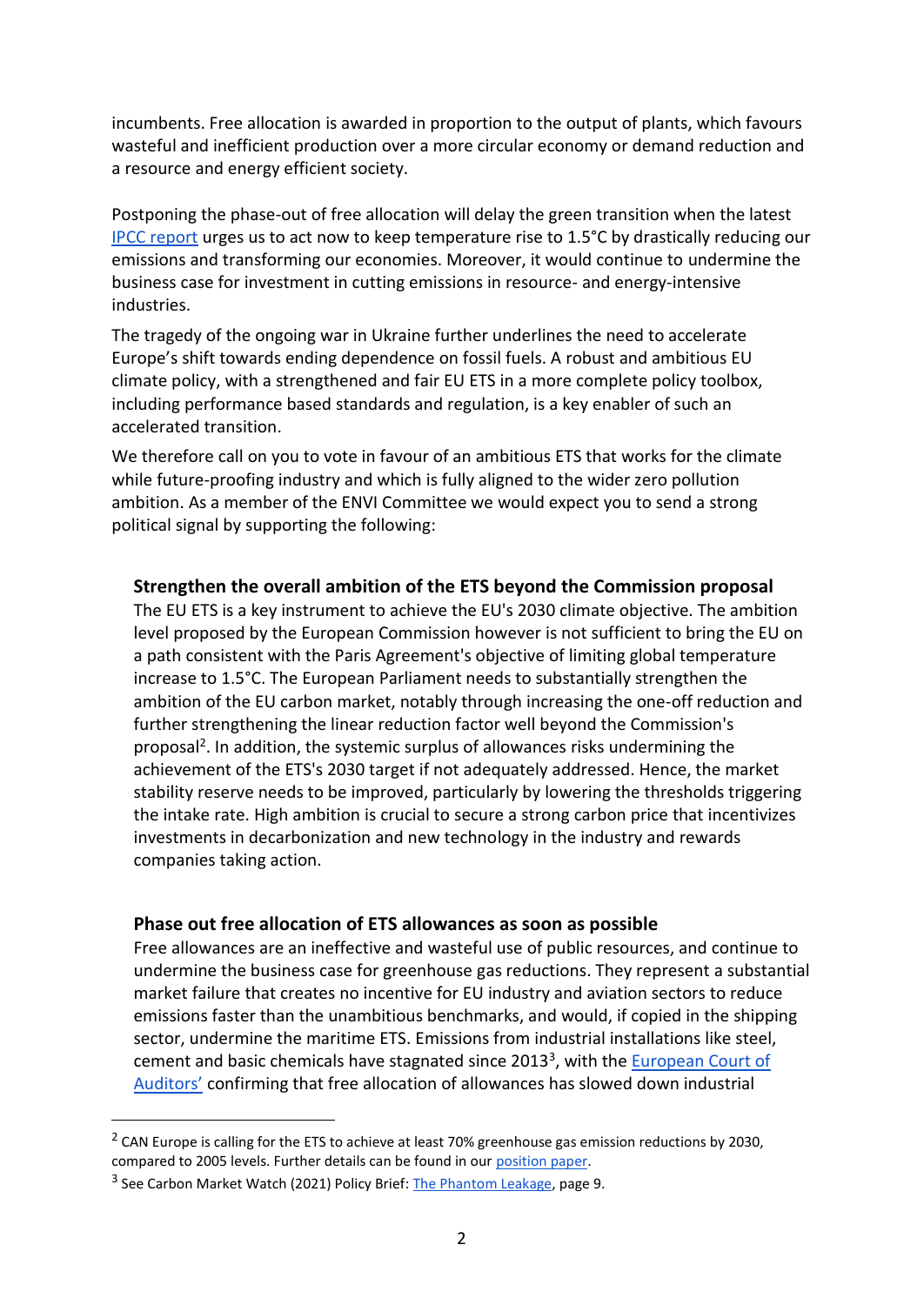decarbonisation efforts. Free allowances have also generated enormous windfall profits to resource- and energy-intensive industries, with almost no emission reductions in return<sup>4</sup>.

# **Reinvest additional auctioned EU ETS allowances to support the green transition and address investment gaps**

Start financing the green transition. Auctioning of free permits will generate substantial additional revenues. In 2021 alone, the ETS Modernisation and Innovation funds received 69 million and 40 million allowances respectively, while free allocation cost 676 million allowances.<sup>5</sup> Moving towards full auctioning can help redirect these foregone revenues to more effective action and turn them into investments urgently needed to spur efficiency and innovation and provide for a socially just transformation. Driving industry to build up viable alternatives to their current carbon-intensive activities and processes not only addresses and reduces industry's environmental impact of its core activities, but also provides a competitive incentive and reward to those who decarbonise most effectively. Thus, it would support industrial decarbonisation much more efficiently than ill-targeted free allowances in the last decades - provided that green conditions are attached to funded activities such as the exclusion of fossil fuel investments like 'grey' or 'blue' hydrogen.

# **No free allocation to sectors covered by CBAM, and no Carbon Leakage Protection Reserve**

As a climate policy tool aimed at incentivising emission reductions within the EU and globally, the Carbon Border Adjustment Mechanism (CBAM) must only be implemented as an alternative to current carbon leakage protection measures for the sectors it covers. In the Commission's own impact assessment accompanying the CBAM Regulation proposal, the option in which free allowances are removed with the introduction of a CBAM results in 15% additional emissions reductions in the target sectors compared to the baseline scenario. Moreover, the impact on carbon leakage in the CBAM sectors is largely negative, meaning that it would lead to a net global reduction in emissions. The proposal to establish a Carbon Leakage Protection Reserve - which would hold those free allowances resulting from the implementation of the CBAM for two years instead of using them to finance climate action, for example by channelling them directly into the Innovation Fund, would seriously compromise the needed transformation of EU industries. It would also damage the credibility of the CBAM as well as undermine the EU's reputation and integrity with international trading partners. We therefore urge you to reject the creation of such a Reserve.

# **Support strengthened benchmarks and earlier revision until free allowances are fully phased out**

The EC impact assessment accompanying the EC ETS proposal demonstrates that the

-

<sup>&</sup>lt;sup>4</sup> Based on a recently updated report from CE Delft, the practice of free allowances has led to windfall profits of EUR 50 billion between 2013 and 2019. See Carbon Market Watch (2021) Policy Brief: [The Phantom Leakage](https://carbonmarketwatch.org/publications/the-phantom-leakage/) <sup>5</sup> See WWF EPO report[: Fit for 2030: Making EU ETS revenues work for People and Climate,](https://wwfeu.awsassets.panda.org/downloads/making_eu_ets_revenues_work_for_people_and_climate_summary_report_june_2021__2_.pdf) page 3.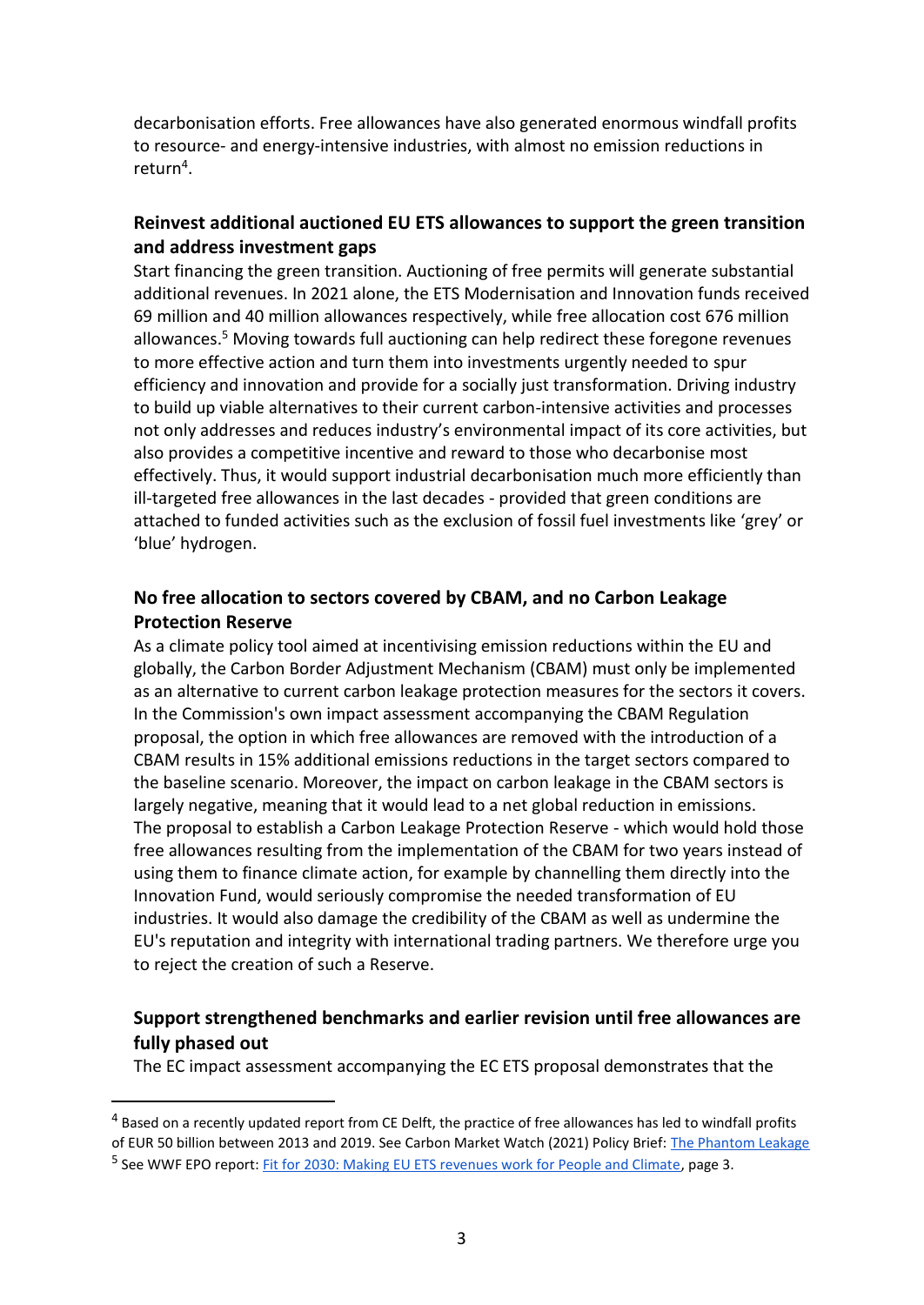potential for emission reductions in ETS sectors is much higher than the proposed 0.2% a year. The minimum annual reduction rate of the benchmarks should therefore be set at 1%. Moreover, the review of the benchmarks must be done much earlier than in 2026. The ETS benchmarks already represent what is achieved by "the 10% most efficient" installations under commercially viable conditions. Scope and system boundaries of the product benchmarks should be based on the 'one product/service - one benchmark" principle and account for the circular use potential of materials and not differentiate by feedstock or type of process.

### **Create a comprehensive and holistic policy framework**

Better and effective carbon pricing is only part of the solution to achieve the industrial transformation towards climate neutrality in the next decades. It needs to be embedded in a comprehensive industrial regulatory framework that incentivises circular solutions and attracts the investments for clean production techniques. These are necessary to ensure a long-term low-carbon future for the industrial sector in Europe, securing jobs throughout the industrial value chain and benefits for the whole economy. There is increasing consensus over what such a policy package should look like, as is evident from a steady drumbeat of reports released in recent years<sup>6</sup>. This includes, but is not limited to, the adoption and mandatory uptake of ambitious pollution performance standards (such as based on Best Available Techniques), green product requirements or requirements for embedded emissions, strengthening green public procurement and supporting access to low-carbon feedstocks and infrastructure. Alternatives to free allocation should be considered systematically, e.g. through product requirements or accelerated CBAM, aiming to leave free allocation only to exceptional cases rather than the default option, as well as through performance based requirements.

We urge you to stay firm on your determination to accelerate the just transformation of the European economy towards climate neutrality and to achieving the EU's climate targets and international commitments under the Paris Agreement.

We remain at your disposal for any further exchange on the issue.

Yours sincerely,

-

<sup>&</sup>lt;sup>6</sup> See for example: Agora Energiewende (2021), A Clean Industry Package for the EU; Material Economics (2019), Industrial Transformation 2050; Climate Strategies (2021), Closing the Green Deal for Industry; DIW (2021), Green Deal for Industry: A Clear Policy Framework Is More Important than Funding; Sartor & Lehne (2020), A Policy Vision for the EU Industrial Strategy.